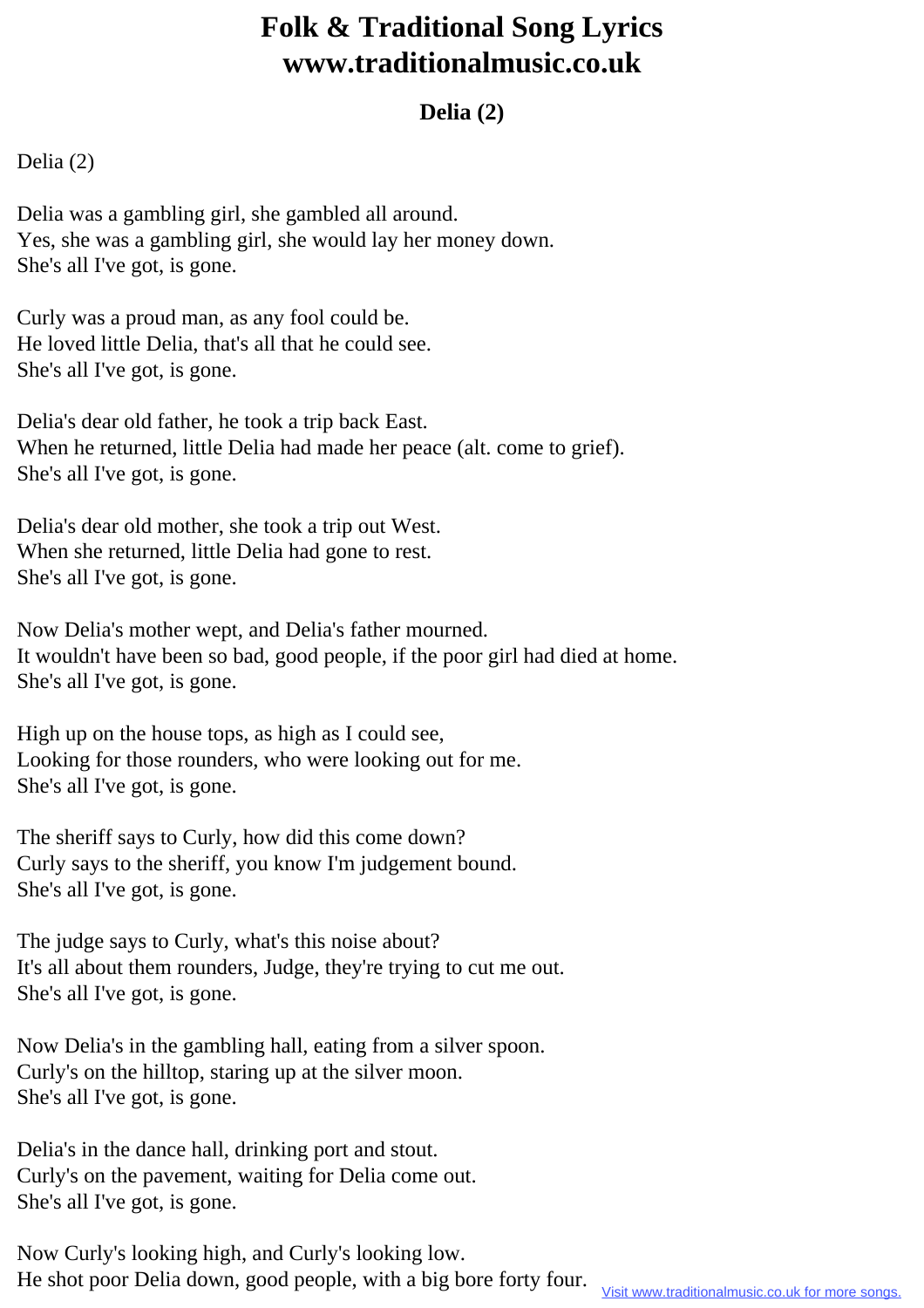She's all I've got, is gone.

Curly says to the judge, what may be my fine? The judge says "Poor boy, you've got ninety nine." She's all I've got, is gone.

You can call out your rubber tired taxis, your double-seated hacks. They took poor Delia to the graveyard, people, and they failed to bring her back. She's all I've got, is gone.

The people in their Sunday clothes, they come from miles around. They come to see poor Delia slip down in the ground. She's all I've got, is gone.

The preacher preached a sermon, the parson prayed a prayer But all their preaching and praying, little Delia could not hear. She's all I've got, is gone.

Now Curly's in the jailhouse, drinking from an old tin cup. And Delia's in the graveyard, she won't never get back up. She's all I've got, is gone.

Now Curly makes a break, and Curly tries to run. The guard has got poor Curly in the sight of his gatling gun. She's all I've got, is gone.

Now Curly's in the jailyard, beneath an old oak tree. And Delia's down in hell, sitting on the Devil's knee. She's all I've got, is gone.

Now Curly's in the jailyard, a-mouldering in the ground. The parson and the preacher, they did not come around. She's all I've got, is gone.

Now Curly's dear old mother, her head is old and gray. She never taught poor Curly just how them women play. She's all I've got, is gone.

Now Delia's dear old mother, her face is drawn and sad. She never taught her daughter about a man who's just plain bad. She's all I've got, is gone.

You mamas and you papas, go teach your little sons "Don't love no easy women, Don't ever play with guns." She's all I've got, is gone.

You mothers and you fathers, teach your daughters fair "Don't ever break the heart of a man with curly hair.